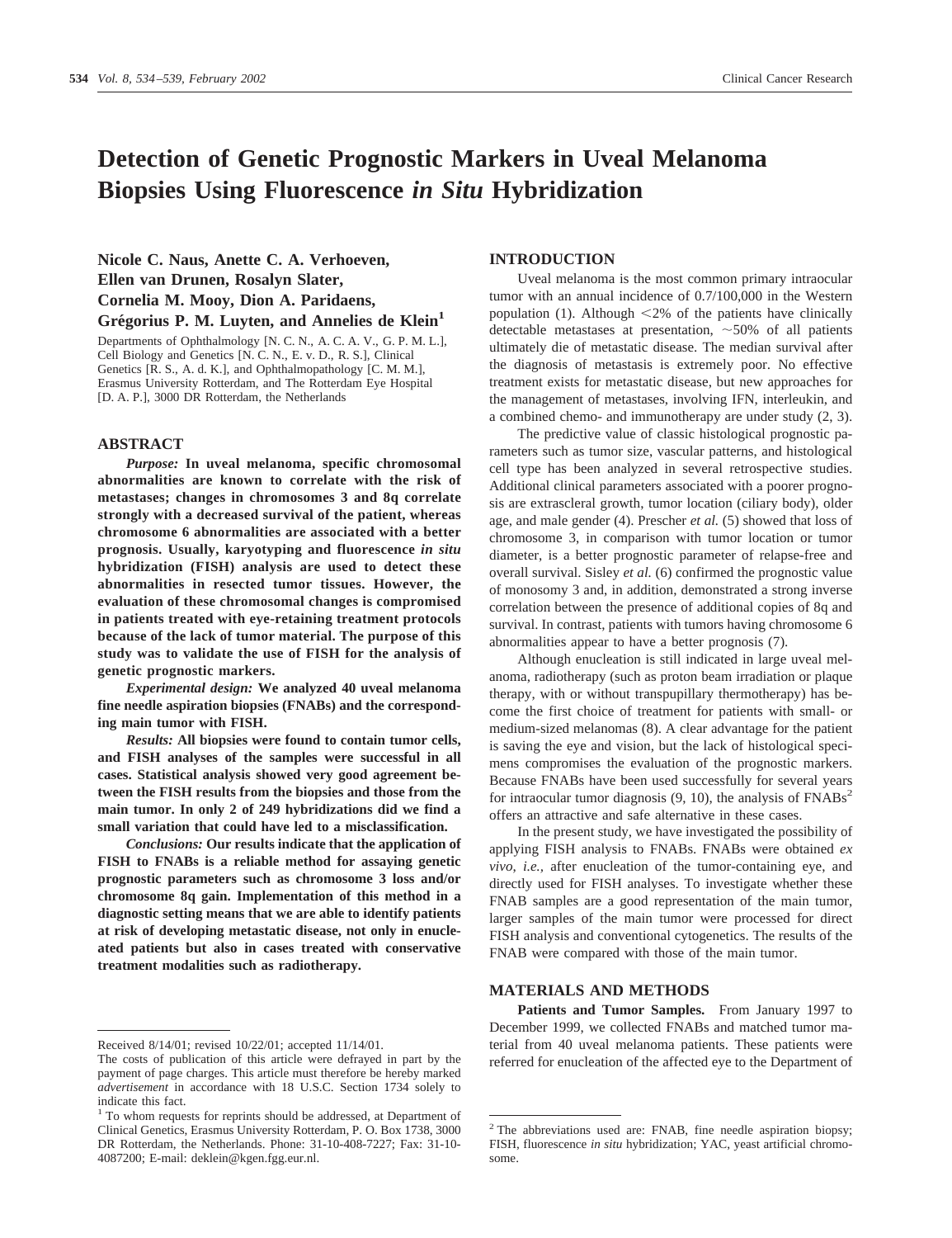coles

| 1p36               | cen 3              | 3q24               | 6p21             | 6q23                         | 8p11                           | cen 8                    | <b>8q22</b>                 |              |
|--------------------|--------------------|--------------------|------------------|------------------------------|--------------------------------|--------------------------|-----------------------------|--------------|
| F T                | F T                | F T                | F T              | F T                          | F T                            | F T                      | F T                         | $91$ copy    |
| ⊖⊖                 | ⊜⊜                 | ⊜⊜                 | $\circ$          | О                            | ● ●                            | ◉                        | ● ●                         | $O$ 2 copies |
| ⊖⊖                 | $\circ$            | $\circ$            | $\circ$          | OΟ                           | $\circ$<br>$\bullet$ $\bullet$ | ΟO<br>00                 | OO<br>                      | 3 copies     |
| $\circ$<br>⊜⊜      | $\circ$<br>$\circ$ |                    | 00<br>٥          | 00<br>$\qquad \qquad \oplus$ | ⊗⊗                             | 00                       | 00                          | 4 copies     |
| $\circ$            | $\circ$            | O                  | $\circ$          | OO                           | О                              | OO                       | О                           | >4 copie     |
| $\bullet\bullet$   | ⊜                  | ⊖⊖                 |                  |                              | O                              | $\circ$                  | О                           |              |
| ்                  |                    | $\circ$            |                  | $\circ$                      | O                              | $\circ$                  | $\circ$                     |              |
| $\circ$            | $\circ$            | $\circ$            | 00               | ⊖⊖                           | $\circ$                        | $\overline{O}O$          | О                           |              |
| $\circ$            | ⊜⊜                 | ⊜                  |                  | $\bullet\bullet$             | $\circ$                        | $\circ$                  | $\circ$                     |              |
| $\circ$            | $\oplus$           | ⊜⊜                 |                  | ⊜                            | $\circ$                        | $\circ$                  | $\bullet\bullet$            |              |
| e                  | $\circ$            | $\circ$            | 00               | $\overline{O}O$              | $\circ$                        | $\circ$                  | $\bullet\bullet$            |              |
| $\circ$            |                    | $\oplus$           | $\circ$          | $\circ$                      | $\circ$                        | $\circledcirc$           |                             |              |
| $\circ$            | $\circ$            | $\circ$            | $\bullet\bullet$ | $\circledcirc$               | $\circ$                        | $\circ$                  | $\circ$                     |              |
| $\circ$            | $\circ$            | ⊙⊜                 | ●●               | $\circ$                      | ● ◎                            | $\bullet\bullet$         | ●◎                          |              |
| $\circ$            | $\oplus$           | $\circ$            | $\circ$          | $\circ$                      | ⊖⊖                             | ●●                       |                             |              |
| $\circ$            | $\circ$            | $\circ$            | $\circ$          | $\circ$                      | ● ●                            | …                        | ● ●                         |              |
| $\circ$            |                    | e                  | $\circ$          | ⊖⊖                           | ……                             |                          | ……                          |              |
| ⊖⊖                 | O                  | $\circ$            | $\bullet\bullet$ | ⊖⊖                           | OO                             | $\circ$                  | 00                          |              |
| $\circ$<br>⊜⊜      | $\circ$<br>e e     | $\circ$<br>⊜⊜      | <br>$\circ$      | $\oplus$<br>⊖⊖               | $\circ$<br>⊜⊜                  | $\circ \circ$<br>$\circ$ | $\circ$<br>$\bullet\bullet$ |              |
|                    | ⊜⊜                 |                    |                  |                              | ⊜⊜                             | $\circ$                  | ● ●                         |              |
| ⊜⊜                 | $\circ$            |                    | ⊛⊛               | $\circ$                      | ● ●                            | $\bullet\bullet$         | $\bullet$                   |              |
| $\circ$            | $\circ$            |                    | ◉                | ⊜                            | $\bullet\bullet$               | $\bullet\bullet$         | $\bullet\bullet$            |              |
| $\circ$            | ⊜⊜                 | ⊜                  | $\circ$          | $\circ$                      | $\oplus$                       | $\bullet\bullet$         | 00                          |              |
| $\circ$            | ⊖⊖                 | ⊜                  | $\circ$          | $\circ$                      | $\circ$                        | $\circ$                  | $\circ$                     |              |
| $\circ$            | $\bullet$          |                    | $\circ$          | O                            | ⊜⊜                             | $\bullet\bullet$         |                             |              |
| ⊖⊖                 | $\oplus$           | ⊜                  | $\circ$          | $\circ$                      | $\bullet$                      | ● ●                      | 80                          |              |
| $\circ$            | ⊜⊜                 |                    | $\circ$          | OO                           | $\circ$                        | ● ●                      |                             |              |
| $\bullet\bullet$   | $\circ$            | $\bullet\bullet$   | ೲ                | $\bullet$                    |                                |                          | ♥●                          |              |
| $\circ$            | $\circ$            | $\circ$            | 00               | $\circ$                      | $\bullet\bullet$               | $\bullet\bullet$         | $\bullet\bullet$            |              |
| ⊖⊖                 | $\circ$            |                    | 00               | $\circ$                      | 0●                             | ……                       | 00                          |              |
| $\circ$            | $\circ$            | $\circ$            | $\circ$          | $\circ$                      | $\circ$                        | $\circ$                  | $\circ$                     |              |
| $\circ \circ$      | $\oplus$           |                    | $\circ \circ$    | $\circ$                      | ⊜⊜                             | $\bullet\bullet$         | $\bullet\bullet$            |              |
| $\circ$<br>$\circ$ | $\circ$<br>$\circ$ | $\circ$<br>$\circ$ | $\circ$<br>00    | $\circ$<br>⊜                 | $\circ$<br>$\circ$             | $\circ$<br>$\circ$       | $\circ$<br>$\circ$          |              |
| ⊜⊜                 | ⊜⊜                 |                    | OO               | ⊖⊖                           | $\circ$                        | $\circ$                  | $\circ$                     |              |
| ⊖⊖                 | $\circ$            | $\circ$            | $\circ$          | $\circ$                      | $\circ$                        | $\circ$                  | $\circ$                     |              |
| $\circ$            | $\oplus$           |                    | $\circ$          | $\oplus$                     | $\oplus$                       | $\bullet\bullet$         | D O                         |              |
| ee                 | $\oplus$           | ⊜                  | $\circ$          | ⊜                            | $\bullet$                      | ●                        | $\bullet$                   |              |
|                    |                    |                    |                  |                              |                                |                          |                             |              |

*Fig. 1* Results of the FISH studies carried out on 40 FNABs of uveal melanoma and the corresponding tumor.

**EOM**  $121$ 

123

125

Ophthalmology, University Hospital Rotterdam and the Rotterdam Eye Hospital. Informed consent was given before enucleation, and the study was performed according to the tenets of the Declaration of Helsinki. The mean age was 60.5 years (range, 34–85); 19 patients were male, and 21 were female. The mean tumor diameter was 12.9 mm (range, 7–18 mm). Five tumors were derived from the ciliary body and 35 from the choroid. Immediately after enucleation, transvitreal FNABs were taken, and both the FNABs and fresh tumor material were processed for FISH and/or cytogenetic analysis according to standard procedures. Histopathological diagnosis and treatment of the patient were not compromised by biopsy collection. Cytogenetic studies were carried out on peripheral blood samples of each of

190

≘≘

the patients to exclude the presence of congenital balanced chromosome abnormalities.

@ @

**FNABs.** After enucleation, the bulbus was first transilluminated to define the location of the tumor. A 25-gauge needle attached to a 10-ml syringe was inserted through the sclera into the tumor, and suction was applied to the syringe. After sampling, the pressure was equalized before removal of the needle to avoid seeding of tumor cells. Cells were collected in culture medium, fixed in methanol:acetic acid, and FISH preparations were made as described (11).

**Fresh Tumor Material.** Tumor specimens, collected after *ex vivo* FNABs, were processed as described (12). For direct FISH, 1 ml of the cell suspension was fixed, and the remaining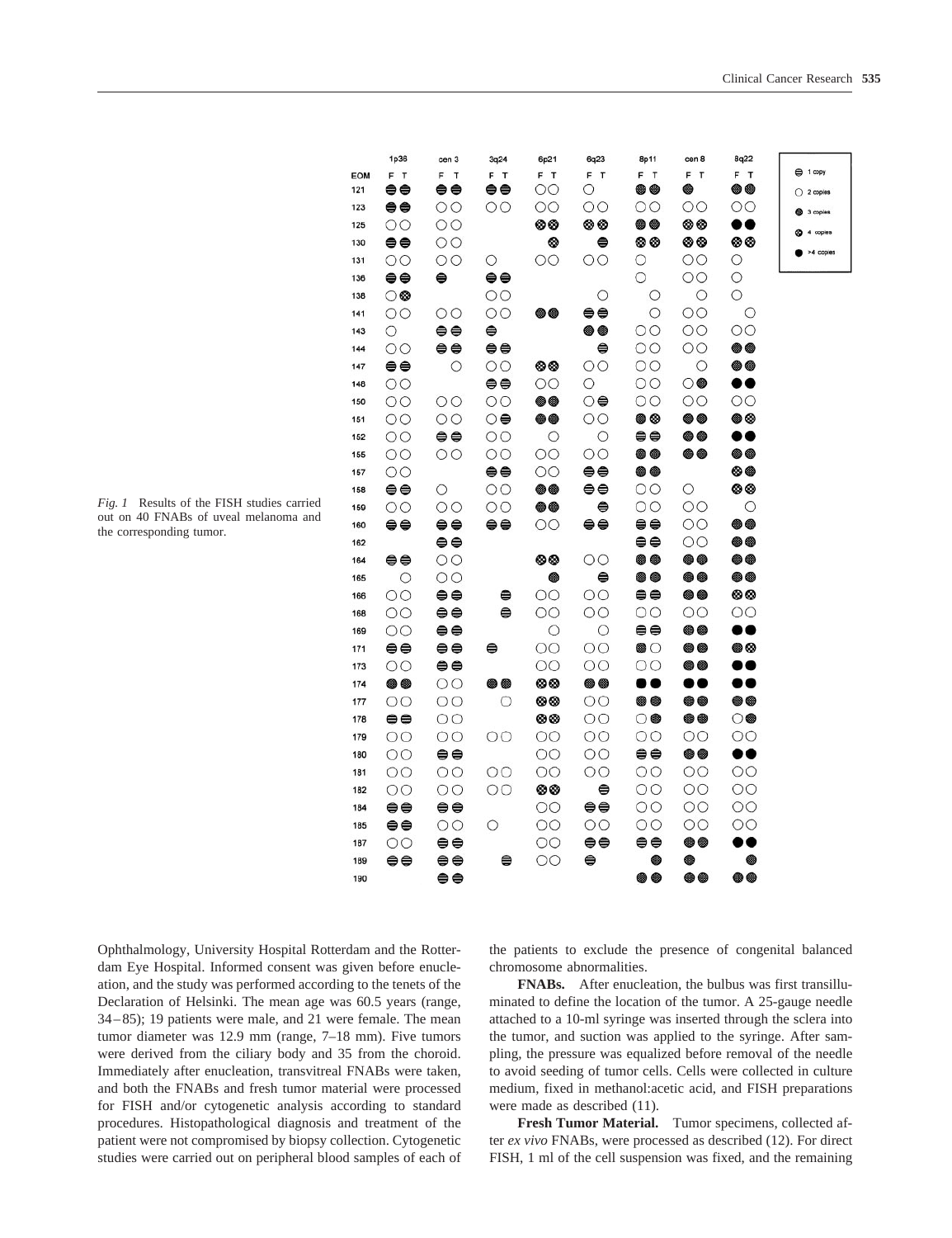| Tumor          | Karyotype of main tumor (ISCN, 1995)                                                                                                                                                                                                                                                       |
|----------------|--------------------------------------------------------------------------------------------------------------------------------------------------------------------------------------------------------------------------------------------------------------------------------------------|
| <b>EOM-121</b> | $46-47, XY, del(1)(p31p36), -3, der(4)t(1;4)(q12;q21), +8, +21[cp3]/45, X, -Y[3]/46, XY[8]$                                                                                                                                                                                                |
| <b>EOM-123</b> | 46, XY [22]                                                                                                                                                                                                                                                                                |
| <b>EOM-125</b> | $72-76, XXX, dic(1;7)(p10;p14), +dic(1;7)(p10;p14), -3, +4, +6, -7, +i(8)(q10), +9, -11, -15, +16,$<br>$+18, +20, +221, +22$ [cp12]/49-54,idem[cp2]                                                                                                                                        |
| <b>EOM-130</b> | $41-48, XX, der(1)t(1;6)(p11;p?2), add(4)(q1?2), -5, -6, +7, +8, +8, -9, add(11)(q13-14),$<br>$add(11)(q13-14), -13, -16, +22, +\text{mar.ish der}(6)(wcp6+), +\text{mar.ish der}(16)t(6;16)$<br>$(wcp6+, wcp16+) [cp6]$                                                                   |
| <b>EOM-131</b> | 46, XX [11]                                                                                                                                                                                                                                                                                |
| <b>EOM-136</b> | $41-44, XX, der(1,8)(q10;q10).ish; der(1,8)(wcp8+,2053b3+,p1.164+,D8Z2+,puc1.77+,wcp1+),$<br>$-3$ , + der(8).ish; der(8)ins(p?21q?23q?24.1)del(8)(q22q22)(wcp8+,114C11+,105H8+,<br>$p1.164 + 0.2053b3 + 0. - 15$ , del(16)(q11q1?3).ish; del(16)(wcp16+, pHUR195-)[cp15]                   |
| <b>EOM-141</b> | $46, XY, +2, dic(6; 13)(q12; p10), dic(6; 14)(q12; p10)[16]$                                                                                                                                                                                                                               |
| <b>EOM-147</b> | 44-47,XY,del(1)(p2?)[5],add(7)(p?2)[4],+9[2],-15[4],add(19)(q1?3)[3],+mar[2][cp6]/46,XY[3]                                                                                                                                                                                                 |
| <b>EOM-148</b> | $47, XY, +?der(2)[2]/46, XY, add(8)(q10), der(15)t(1;15)(q11;p11)[1]/45, X, -Y[3]/46, XY[10]$                                                                                                                                                                                              |
| <b>EOM-150</b> | $47, XY, +9, der(10)t(6;10)(p12;q26)[4]/47, XY, +9[3]/46, XY[4]$                                                                                                                                                                                                                           |
| <b>EOM-151</b> | $46, XX, der(20)(6;20)(p12;p12)[5]/47$ , idem, $+8[4]/47$ , idem, $+8$ , psudic $(17;15)(p13;p11)[3]/46, XX[3]$                                                                                                                                                                            |
| <b>EOM-152</b> | $45-48, XX, -3, i(8)(q10), +i(8)(q10), +i(8)(q10)[cp5]/47-49, XX, +3[3], +6[2], +6[2][cp4]/46, XX[4]$                                                                                                                                                                                      |
| <b>EOM-157</b> | $47, XX, +8[7]/46, XX[10]$                                                                                                                                                                                                                                                                 |
| <b>EOM-158</b> | $45, X, -Y[11]/46, XY[4]$                                                                                                                                                                                                                                                                  |
| EOM-159 $a$    | $40-46$ , $XX$ , $der(2)t(2;6)(q3;24;?)$ , $der(5)t(5;6)(q34;?)$ , $del(6)(q?)$ [3], $der(7)t(7;11)(p21;2)t(8;11)(q?$ ;<br>?), $\text{der}(10)t(8;10)(?;p1?4)$ , $\text{der}(11)t(8;11)(?;q1?4)$ , $\text{der}(16)t(8;16)(q?;q24)[7]$ , $\text{der}(18)t(17;18)(?;$<br>q23)[cp19]/46,XX[1] |
| <b>EOM-160</b> | $40-42, XX, del(1)(p21), -3, -6, i(8)(q10)[1], -12, -18[cp5]/47, XX, del(1)(q?)$ , der(1)t(1;8)(p?;q?), +7,<br>$-8, +9$ , del $(11p)$ [1]/46, XX[10]                                                                                                                                       |
| $EOM-165^a$    | $40-46, XY, der(6)t(6;6)(q16;?)der(7)t(1;7)(q12;q36)$ , +8[cp20]                                                                                                                                                                                                                           |
| <b>EOM-166</b> | $47, X, -X, -3, +7, i(8)(q10)[1]$ /idem tetraploid $[1]/46, XX[4]$                                                                                                                                                                                                                         |
| <b>EOM-174</b> | $75, XXXY, add(1)(p), -3, +i(6)(p), i(8)(q), add(9)(p)[1]$                                                                                                                                                                                                                                 |
| <b>EOM-177</b> | $45-47, XY, -5[2], +8[2], add(8)(p22), +add(8)(p22)[4], -9[2], del(13)(q?14q?21), der(17)ins(17;$<br>$13)(q12; ?q14q21)$ del $(17)(q22q23)$ , -19[2], -22, +mar[cp7]                                                                                                                       |
| $EOM-178^a$    | 45-47, XX, der(1)t(1;15)(p11;?), der(5)t(5;14)(p?;?), der(7)t(6;7)(?;q36), +8[2], -14[5], -15,<br>$der(17)t(7;17)(?;p12)t(6;7)(?;?) + r(5)[cp10]$                                                                                                                                          |
| <b>EOM-179</b> | 46,XY[15]                                                                                                                                                                                                                                                                                  |
| <b>EOM-180</b> | $43-45$ , $X, -X, -3$ , $i(8)(q10)$ , $+i(8)(q10)$ , $+i(8)(q10)[2]$ , $der(16;21)(q10;q10)$ , $der(22)[1][cp5]/$<br>tetraploid, idem, inc[2]                                                                                                                                              |
| EOM-182 $a$    | 46,XX,der(6)t(6;6)(q16;p12),der(22)t(8;22)(?;p11),der(22)t(6;22)(?;q13)[16]                                                                                                                                                                                                                |
| <b>EOM-187</b> | $45, X, -Y, -3, -4, i(8)(q10), +i(8)(q10), +mar[1]$                                                                                                                                                                                                                                        |
| <b>EOM-189</b> | $44, XY, -1, -2, -3$ ,dic(1;6)(q10;q10),+ring[5]/45,idem,+8,[12]/90,XXYY,idem, +8, +8[1]                                                                                                                                                                                                   |

*Table 1* Cytogenetic analysis of the main tumor

*<sup>a</sup>* In these cases, conventional cytogenetics were supplemented with spectral karyotyping (15).

cell suspension of the tumor was cultured. For cytogenetic analysis, cells were incubated with Colcemid  $(0.15 \mu g/ml)$  for 6 h at 37°C and fixed. The chromosome preparations were stained with acridine orange or atebrine to obtain R or Q banding. Cytogenetic abnormalities were described in accordance with the International System for Human Cytogenetic Nomenclature (Basel, 1995). Remaining cultures were stored in N<sub>2</sub> and in one instance (EOM-121) used for additional FISH studies. FISH analysis on metaphases using locus-specific probes, and whole chromosome painting was carried out to further characterize the abnormalities in cases where cytogenetic analyses revealed the presence of partially defined chromosomes.

**FISH.** Dual color FISH was performed using centromeric and locus-specific cosmid, P1, or YAC probes for chromosomes 3 and 8. Probes for chromosomes 1 and 6 were used if sufficient material was available. FISH was performed using standard procedures (11). The concentration for centromeric probes was 5 ng/slide; for cosmids, P1, and YAC probes, 50–75 ng/slide were used. The probes used were p1-79 (1p36),  $P\alpha$  3.5 (centromere 3), YAC 827D3 (3q24), cos85 (6p21), and cos52 (6q23) (Prof. Y. Nakamura, Tokyo, Japan), Cos105H8 (8p11), D8Z2 (centromere 8), and ETO (8q22). After hybridization and washing, slides were counterstained with 4',6-diamidino-2phenylindole and mounted in anti-fade solution (Dabco-Vectashield 1:1). Signals were counted in 300 interphase nuclei according to the criteria of Hopman *et al.* (13). Cutoff limits for chromosome loss (15% of the nuclei with one signal) or gain  $(10\%$  of the nuclei with three or more signals) were adapted from the available literature (14). Variation found by FISH (in FNAB and the main tumor) were subdivided into five categories (Fig. 1): loss of one copy, normal copy numbers (two copies), gain of one copy, gain of two copies, and gain of more than two copies. When different subclones were identified, only the FISH findings of the largest clone were used to classify the material.

**Statistical Analysis.** To evaluate the agreement between the FISH results obtained from the FNAB and those obtained from the direct preparations of the tumor, we calculated the overall kappa, as well as the kappa of all probes separately. Kappa  $<$  0.20 was considered as a poor strength of agreement, 0.21–0.40 as fair, 0.41–0.60 as moderate, 0.61–0.80 as good, and 0.81–1.00 as very good. The Wilcoxon's matched pairs signed rank sum test was used to compare the number of FISH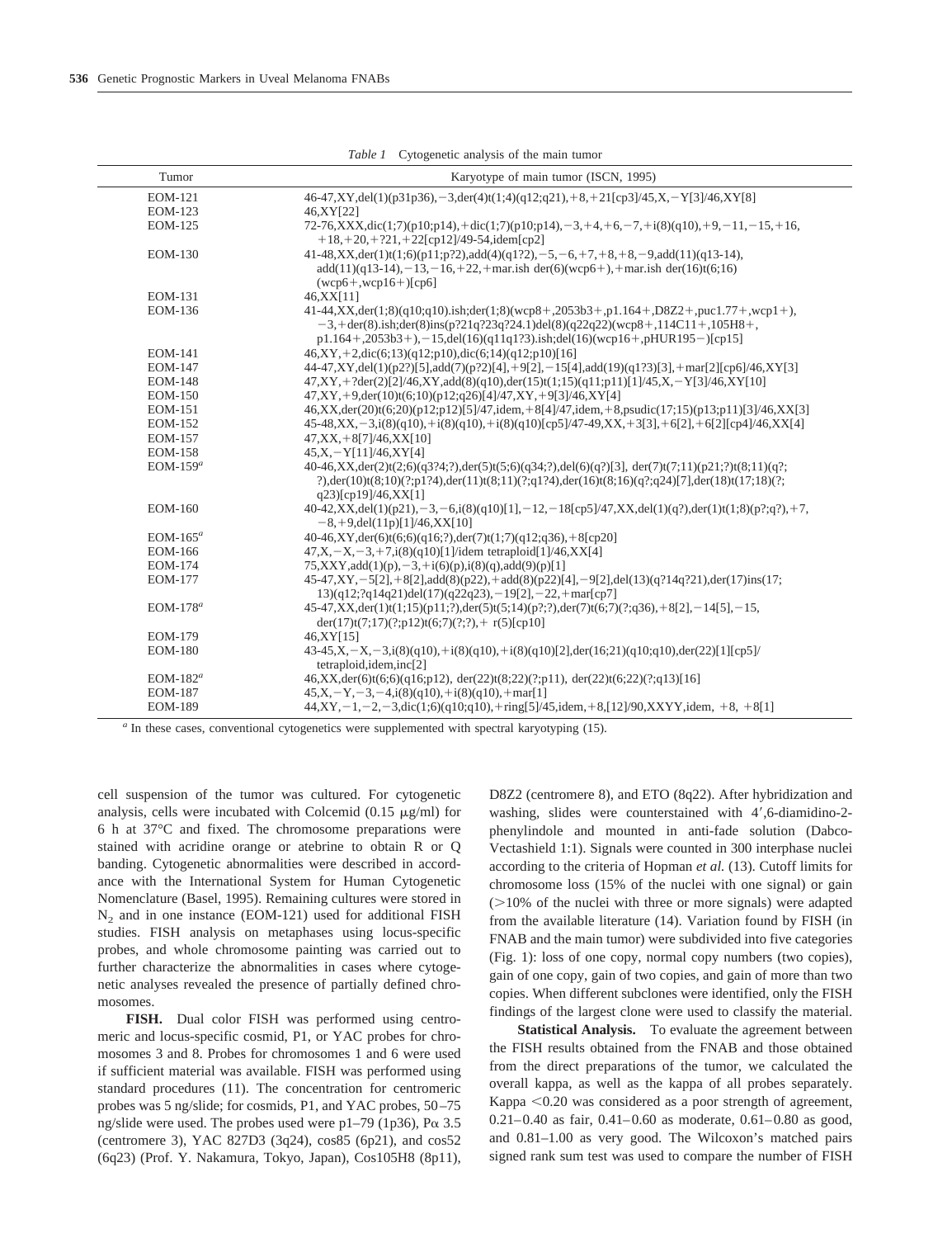



*Fig. 2* A, karyotype of patient EOM-121: 47 XY,del(1)(p31p36), -3,  $der(4)t(1;4)(q12;q21),+8,+21.$  *B*, nuclei isolated from short-term culture of the tumor specimen hybridized with chromosome 3q24 (*green*) and 1p36 (*red*) probes. *C,* nuclei isolated from FNABs hybridized with probes for centromere 3 (*green*) and centromere 8 (*red*).

probes successfully used on the FNAB samples with the number of probes used on the direct preparation.

#### **RESULTS**

Fig. 1 shows the results of the FISH analyses performed on 40 FNAB specimens taken from enucleated eyes of uveal melanoma patients and the corresponding primary tumors. The findings of the conventional karyotype studies on the primary tumors are given in Table 1. Examples of karyotype analysis and FISH of patient EOM-121 are shown in Fig. 2. In this case, no direct preparations could be made because of shortage of material, and a short-term culture (passage 1) was used for FISH and karyotype analysis of the main tumor.

**FISH Results on the FNABs** *versus* **Direct Preparations of the Main Tumor.** All FNABs yielded sufficient tumor cells to allow FISH analysis. The number of probes used in the FISH analysis on the FNABs was not significantly different from the number of probes used on the direct tumor preparations (Wilcoxon's matched pairs signed rank sum test,  $P = 0.197$ ). In eight instances, all eight probes could be tested on the FNAB

and the main tumor. In 39 of 40 FNABs, the FISH of both chromosomes 3 and 8 could be analyzed. In one case (EOM-138), the FNAB was of low quality, and as a result, only chromosome regions 1p36 and 3q24 could be analyzed.

In 11 of 249 hybridizations, discrepancies between the FISH results of the FNAB and those of the corresponding tumor were detected (summarized in Table 2). In three instances [regions 8p11/8q22 (EOM-151), 8q22 (EOM-157)], this variation was because of classification of the largest clone only (three *versus* four copies of chromosome 8). In one tumor (EOM-171), FISH results of the FNAB suggested an additional chromosome 8 (gain of all chromosome 8 probes), whereas the tumor suggested the formation of an isochromosome 8q (normal chromosome 8p11, gain of centromere 8, and gain of two copies of chromosome 8q22). Thus, in both cases, gain of chromosome 8q was observed. In 6 of 249 hybridizations, FISH showed normal copy numbers in the FNAB but abnormal numbers in the tumor samples. In five of these six hybridizations [EOM-148 (centromere 8), EOM-150 (6q23), EOM-151 (3q24), and EOM-178 (8p11/8q22)], this concerned small abnormal subclones (12– 17% of nuclei) that were detected in the main tumor, whereas they remained undetected in the FNAB. In EOM-138, a subclone of 32% of nuclei showing gain of chromosome region 1p36 in the main tumor was not found when analyzing the FNAB. To investigate the agreement between the FISH results of the FNAB and those of the direct tumor preparation, we calculated the weighted kappa of all probes separately and an overall weighted kappa. The overall weighted kappa was 0.95 (range for the probes separately, 0.90–1.00), indicating a very good agreement between the FISH results obtained from FNABs and those obtained from the main tumor.

**FISH Results** *versus* **Cytogenetic Analysis of Main Tumor.** Cytogenetic analysis of the melanomas could be performed in 26 of 40 cases. We found variation between the FISH findings of the FNABs and main tumors and those expected from the cytogenetic analysis. In most instances (EOM-130, EOM-147, EOM-159, EOM-165, EOM-177, EOM-178, and EOM-182), the variation was attributable to the presence of partially defined or complex cytogenetic abnormalities and could be resolved by applying metaphase FISH using whole chromosome paints or spectral karyotyping (15). In other cases (EOM-123, EOM-157, and EOM-158), normal karyotypes were found after culturing, whereas FISH revealed abnormalities. In two cases (EOM-174 and EOM-187), only one metaphase could be analyzed because of poor tumor growth *in vitro*, and in 5 other cases (EOM-148, EOM-150, EOM-151, EOM-152, and EOM-160), minor variations were found between the cytogenetic and FISH results. In EOM-125, the FISH analyses revealed two copies for the chromosome 1p36 and centromere 3 probes. However, cytogenetic studies showed a triploid karyotype with only two copies of chromosome region 1p36 and disomy for chromosome 3. This indicates a relative loss of these chromosome regions in this tumor, although the FISH had shown no abnormalities.

## **DISCUSSION**

In this study, we describe the application of FISH for determining of the presence of genetic abnormalities in FNABs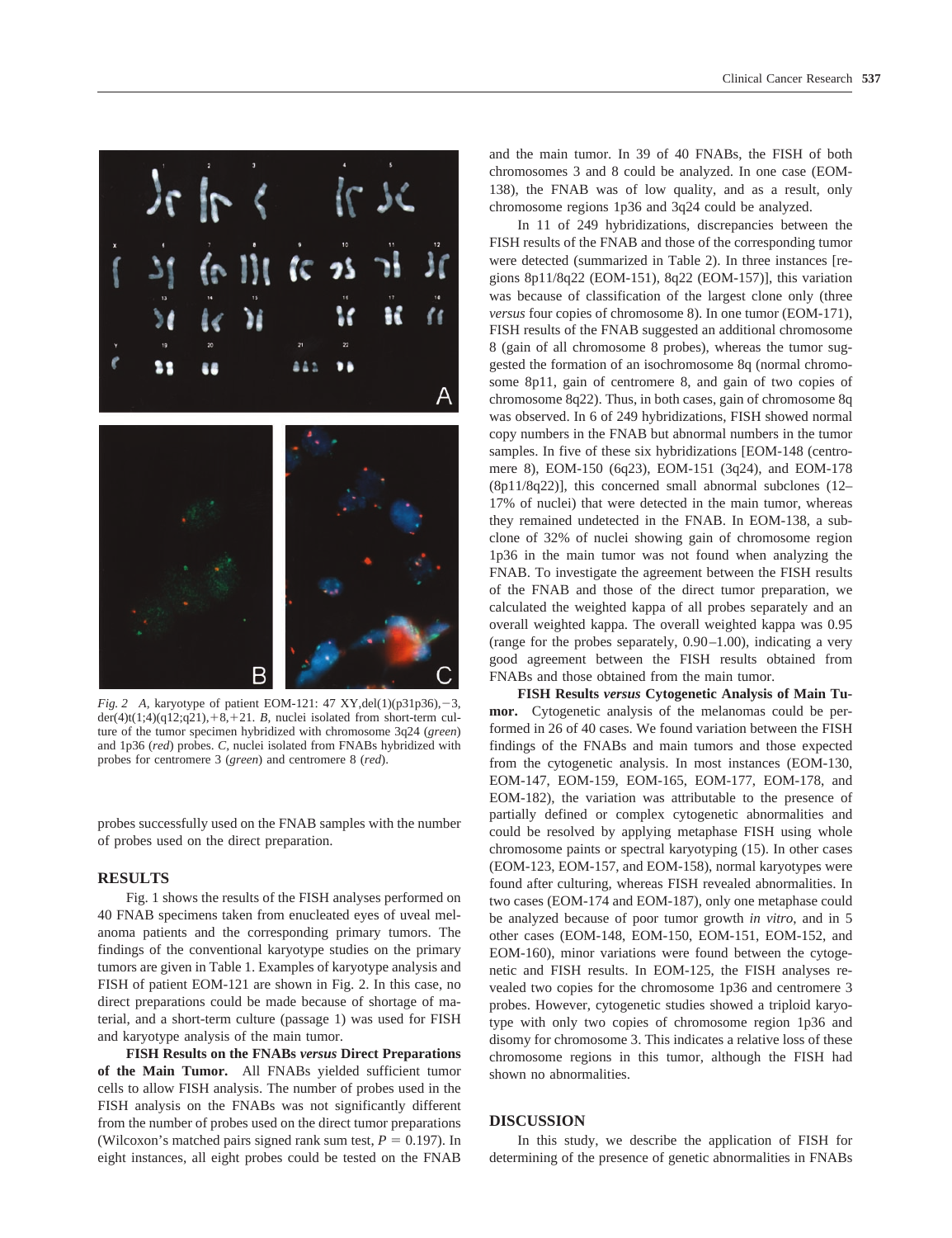|                | Locus            | Material <sup>b</sup> | Copy number detected by FISH (% in FNAB/ tumor) $c$ |                |       |                |       |
|----------------|------------------|-----------------------|-----------------------------------------------------|----------------|-------|----------------|-------|
| Tumor          |                  |                       |                                                     | $\overline{2}$ | 3     | $\overline{4}$ | >4    |
| <b>EOM-138</b> | 1p36             | F/T                   | 2/0                                                 | 88/61          | 1/6   | 8/32           | 1/1   |
| <b>EOM-148</b> | cen <sub>8</sub> | F/T                   | 0/2                                                 | 90/83          | 2/12  | 8/3            | 0/0   |
| <b>EOM-150</b> | 6q23             | F/T                   | 4/17                                                | 91/77          | 3/6   | 2/0            | 0/0   |
| <b>EOM-151</b> | 3q24             | F/T                   | 5/16                                                | 79/83          | 10/1  | 6/0            | 0/0   |
|                | 8p11             | F/T                   | 0/0                                                 | 22/8           | 41/15 | 36/77          | 1/0   |
|                | 8q22             | F/T                   | 0/0                                                 | 23/6           | 35/10 | 29/65          | 13/19 |
| <b>EOM-157</b> | 8q22             | F/T                   | 0/0                                                 | 59/60          | 15/25 | 26/15          | 0/0   |
| <b>EOM-171</b> | 8p11             | F/T                   | 0/0                                                 | 8/96           | 91/3  | 1/1            | 0/0   |
|                | 8q22             | F/T                   | 0/0                                                 | 7/2            | 89/13 | 4/84           | 0/1   |
| <b>EOM-178</b> | 8p11             | F/T                   | 2/0                                                 | 98/87          | 0/12  | 0/1            | 0/0   |
|                | 8q22             | F/T                   | 0/0                                                 | 96/83          | 4/15  | 0/2            | 0/0   |

*Table 2* FISH results of cases with discrepancies between FNAB and tumor*<sup>a</sup>*

*<sup>a</sup>* Only cases in which differences in chromosome copy numbers were observed between FNAB and corresponding tumor are indicated in this table.<br><sup>*b*</sup> F, FNAB; T, tumor.

<sup>c</sup> Percentage of cells in FNAB/tumor showing 1, 2, 3, 4, or >4 FISH signals, respectively, for the investigated chromosome locus.

of uveal melanoma. The results of our study indicate that the tumor cells obtained by the FNAB are representative of the main tumor, and that the chromosomal aberrations detected by FISH in these FNAB specimens are concordant with the major clonal genetic changes observed by conventional cytogenetics or FISH analysis of the main tumor.

In 249 of 293 hybridizations, we investigated both FNAB and the matched tumor, and statistically, we found a very good agreement between the FISH results of the FNAB and those of the main tumor. Variation between these results was observed for individual probes in 11 hybridizations, a total of 7 cases. However, because more than one probe had been used for the identification of each chromosome, in six of these tumors [EOM-148, EOM-150, EOM-151 (chromosome 8), EOM-157, EOM-171, and EOM-178], the presence of prognostically significant genetic variation could still be established. The results in 2 of 249 hybridizations (0.8%) would have led to the misclassification of the tumor. In EOM-138, we observed only a gain of chromosome region 1p36 in 32% of the main tumor cells and not in the FNAB. Gain of chromosome 1 is a very rare finding in uveal melanoma, and the prognostic relevance of this abnormality is unknown. In EOM-151, only the main tumor showed a subclone with loss of chromosome region 3q24, whereas the centromeric probe for chromosome 3 showed normal copy numbers in both tumor and FNAB samples. In one case, the use of a reference probe or DNA ploidy, *e.g.,* centromeric probes for chromosomes 2, 12, or 13; chromosomes, which are rarely involved in numerical abnormalities in uveal melanoma; or a combined approach of karyotype and FISH analysis could have been helpful to identify the relative loss of chromosomes 1p36 and 3 in a tumor with a hypertriploid karyotype (EOM-125).

The differences between FISH and cytogenetic analysis can be explained by culture artifacts, because the overgrowth of normal cells is not rare when culturing tumor cells. Additionally, FISH has an increased level of resolution for the detection of genetic abnormalities that may not be visible by conventional chromosome studies.

Sisley *et al.* (16) recently demonstrated, using cytogenetic

techniques, that all major clonal alterations were detectable in both FNABs and the main tumor. They showed that with shorttime cultures of FNABs, conventional cytogenetic analysis was possible in 60% of the cases. The advantage of FISH for identifying genetic variation, as we have demonstrated in the present study, is that it is easier to perform, and the risk of selecting particular cell populations during culture is avoided.

Folberg *et al.* (17) found only a modest correlation (*r* 0.57) between the SD of the nucleolar area measured in FNABs and that measured in the matched enucleation sample and concluded that the FNABs were unsuitable for determining prognosis using these parameters. However, the differences in sample size between tumor (200 cells/sample) and FNAB (50 cells/ sample) in their study could explain their results.

One must keep in mind that these FNABs were performed *ex vivo* under ideal circumstances on relatively large tumors, and we were able to use up to eight probes to compare the FISH results of the FNAB with those of the matched tumor. When these biopsies are taken under less favorable *i.e., in vivo* conditions on tumors planned to be treated with radiation therapy, FISH analysis using probes for chromosome 3 and 8 will be sufficient to predict the outcome of the patient because it is generally accepted that variations of these chromosomes are of high prognostic significance. Furthermore,  $we<sup>3</sup>$  and others have shown that these biopsies can also be performed in smaller lesions suspected for uveal melanoma (10), enabling this method to be used in patients preferentially treated with radiotherapy. Our study justifies further studies using *in vivo* biopsies which could enable us to investigate the use of chromosome analysis on FNABs even more accurately.

Until now, no specific regions or genes on chromosomes 3 and 8 involved in the tumorigenesis of uveal melanoma have been identified. However, from our comparative genomic hybridization and spectral karyotyping study, we do have indications that region  $8q21.1 - 21.2/q23 - 24$  and  $3q13 - 21$  may be

<sup>&</sup>lt;sup>3</sup> Unpublished results.